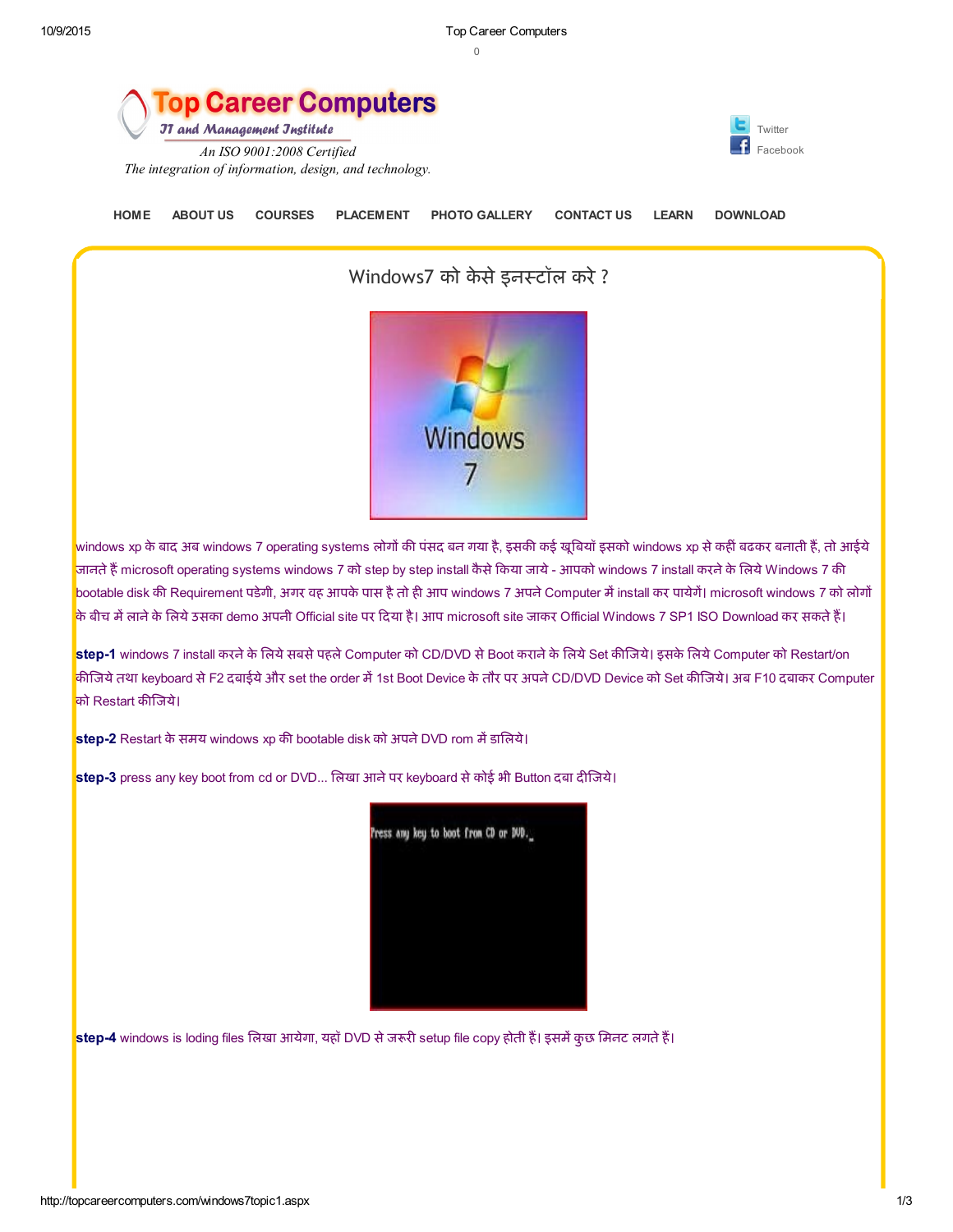10/9/2015 Top Career Computers



step-5 कुछ देर बाद Select your language, time & currency format, keyboard or input method पूछा जाता है, यहाँ आप language में यदि hindi Select करते हैं तो आपको windows 7 का बहुत सा भाग Hindi में दिखाई देगा। यह Select कर Next पर क्लिक कीजिये।



## <mark>step-6</mark> अब आपको Windows 7 install now window दिखाई देगी यहाॅ install now पर Click कीजिये।



step-7 इसके बाद windows 7 license terms आयेगें, यहाँ I accept the license terms पर टिक कीजिये और Next कीजिये।

step-8 इस अगली windows में Upgrade और Custom (advanced) का Option आयेगा। अगर आपके computer में windows xp पहले से install है और आप उसे windows 7 में Upgrade करना चाहते हैं तो Upgrade पर click कीजिये और अगर आप बिलकुल new windows 7 install करना चाहते हैं तो Custom (advanced) पर click कीजिये इससे आपकी पुरानी windows xp की आपके computer में सुरक्षित रहेगी।

|                | Which type of installation do you want?                                                                                                                                                                                                                                                                      |
|----------------|--------------------------------------------------------------------------------------------------------------------------------------------------------------------------------------------------------------------------------------------------------------------------------------------------------------|
|                | Upgrade<br>Upgrade to a newer version of Windows and keep your files, settings, and programs.<br>The option to upgrade is only available when an existing version of Windows is<br>running. We recommend backing up your files before you proceed.                                                           |
|                | Custom (advanced):<br>Install a new copy of Windows. This option does not keep your files, settings, and<br>programs. The option to make changes to disks and partitions is available when you<br>start your computer using the installation disc. We recommend backing up your files<br>before you proceed. |
| Help me decide |                                                                                                                                                                                                                                                                                                              |
|                |                                                                                                                                                                                                                                                                                                              |

<mark>step-9</mark> Custom (advanced) पर click ही आपसे आपकी Hard disk का partition पूछा जायेगा जिसमें आप windows 7 install करना चाहते हैं। अगर आप